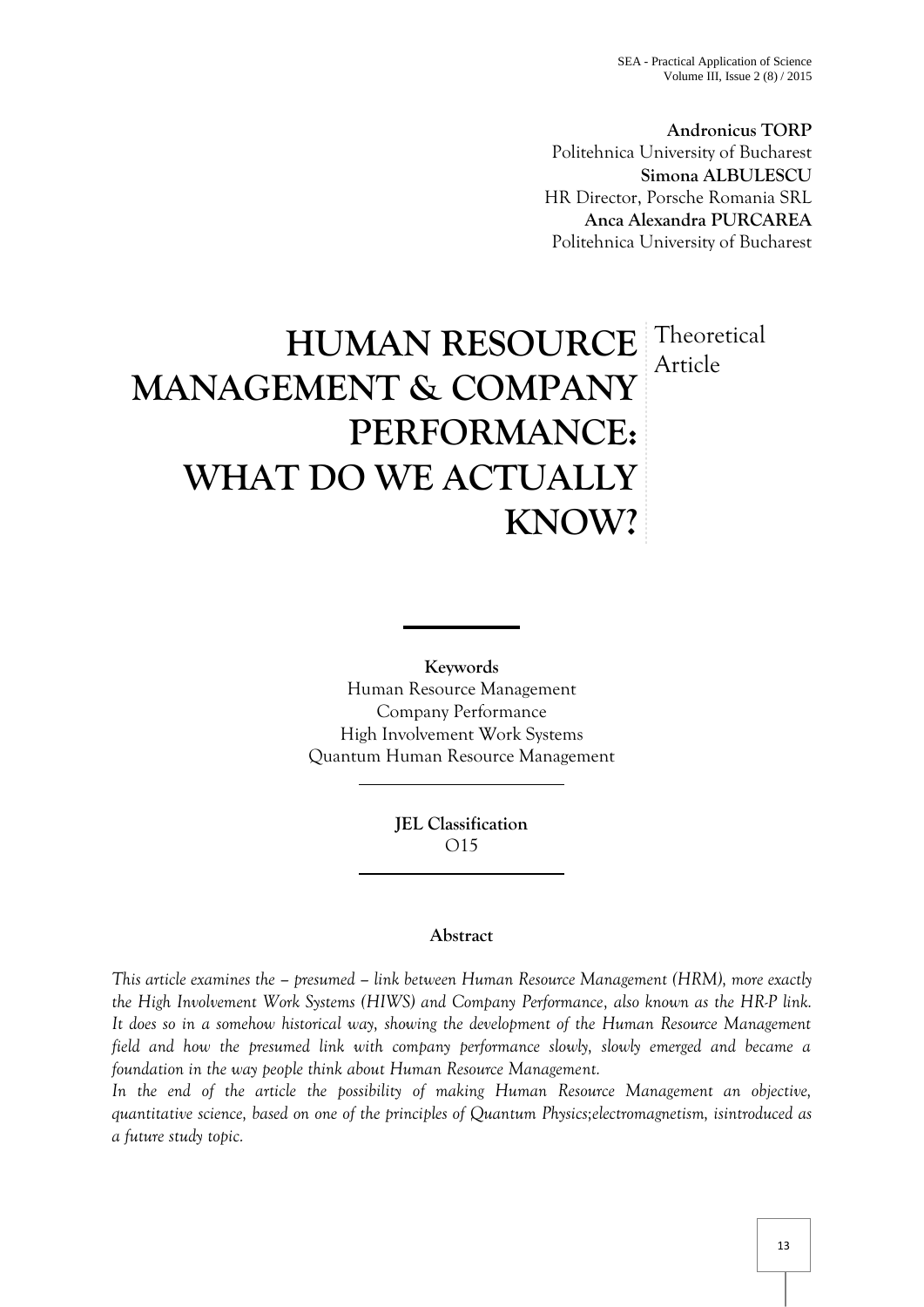### **Introduction**

Did you ever hear the "fact" that the Eskimos have 54 words for "snow"? This "fact" is one of the foundations for the philosophy of language, which is a very accepted and prestigeful philosophical domain. Now, accordingly to one of the authors Philosophy professor at Copenhagen Business School, AsgerSørensen, there is a little problem with that "fact". It is not a fact at all! He once told that he decided to trace the origin of that "fact" and did so by following one reference after the other until he discovered the origin of this "fact". He might have made his work a lot easier if he had just gone to the library and taken a Danish/Eskimo dictionary and looked up the word "snow", but that is not really the point. This famous "fact", he said, came from a conference held in 1954 where someone stated, "What *if* the Eskimos have 54 words for snow? Does that mean that their perception of snow is different than ours?"

Now, to us it seems that the same way of thinking, which we assume that nobody in their right mind would ever call scientific, has sneaked into the thinking of Human Resource Management (HRM), where it, in our opinion, threatens, to a certain extend, to undermine the field from within. In order to counteract this we choose to write this paper, so we can bring some of the preconceived ideas and misunderstandings into the "light" and see what we truly know about the connection between Human Resource Management and Company Performance, known as the HRM-P link.

#### **A Short History of HRM**

Accordingly to Lengnick-Hall et al. (2009), Human Resource Management started in the 1920's where a group of visionary American business owners were seeking to replace the traditional command & control systems with systems, which included the employees and their knowledge and ideas in a more constructive way. However, as Lengnick-Hall et al. continues, it wasn't until the 1980's when the academic research into Human Resource Management really started.

#### **Huselid's pro-HRM approach**

One of the most famous names you encounter in almost any pro-HRM article is that of Professor Mark Huselid who in 1995 wrote an article called "*The impact of human resource management practices on turnover, productivity, and corporate financial performance*". It is a very interesting article where he concludes that the use of High Performance Work Practices - which to the best of our knowledge are synonymous with High Performance Work Systems (HPWS) and High Involvement Work Systems (HIWS) – will be reflected in improved company performance. He continues that this improvement is valid across

different industries, and that "*such practices are associated with lower employee turnover and greater productivity and corporate financial performance."* (Huselid, 1995: 667) Finally he states that, "*the magnitude of the returns for investments in High Performance Work Practices is substantial. A one-standard deviation increase in such practices is associated with a relative 7.05 per cent decrease in turnover and, on a per employee basis, \$27,044 more in sales and \$18,641 and \$3,814 more in market value and profits, respectively." (Huselid 1995: 667)*

Based on this it makes perfect sense, especially from a financial point of view, for a company to invest in HRM; the more the better it seems.

Already here Huselid introduces a way of thinking within the HRM domain, which in our opinion becomes very dangerous for its credibility. He is introducing implicit assumptions about connections, which he doesn't clarify. For example the fact that there should be a connection between lower employee turnover and higher company performance! It might be that there is such a connection, yet science is not about "might be's" it is about facts. A colleague has told that for example Wal-Mart is known to pay below market average salaries and to have above market employee turnover, yet that is not a problem, because the company doesn't invest much in it's employees and thus by acting how it does, it has a cost efficient work force, which, according to Boxall & Purcell (2011), is a goal of HRM.

#### **Guest's questioning of HRM and performance**

Two years later, in 1997, Guest writes an article called "*Human Resource Management and performance: a review and research agenda"* where he states that there are theories which claim an association between company performance and HRM and thus HPWS, yet it is not clear why this connection exists and thus the theoretical foundation of HRM needs to be established so it can clearly be shown which practices have which consequences.

Guest writes that, "*If we are to improve our understanding of the impact of HRM on performance, we need a theory about HRM, a theory about performance and a theory about how they are linked." (Guest 1997: 263)*

He continues that, "*the distinctive feature of HRM is its assumption that improved performance is achieved through the people in the organization. Any theory of linkages should explicitly build on this."* (Ibid: 269)

In philosophy there is a concept called "reductio ad absurdum" which states that a statement must be true because it's negation is absurd. Building on this, obviously a company's performance is obtained through its employees, because if you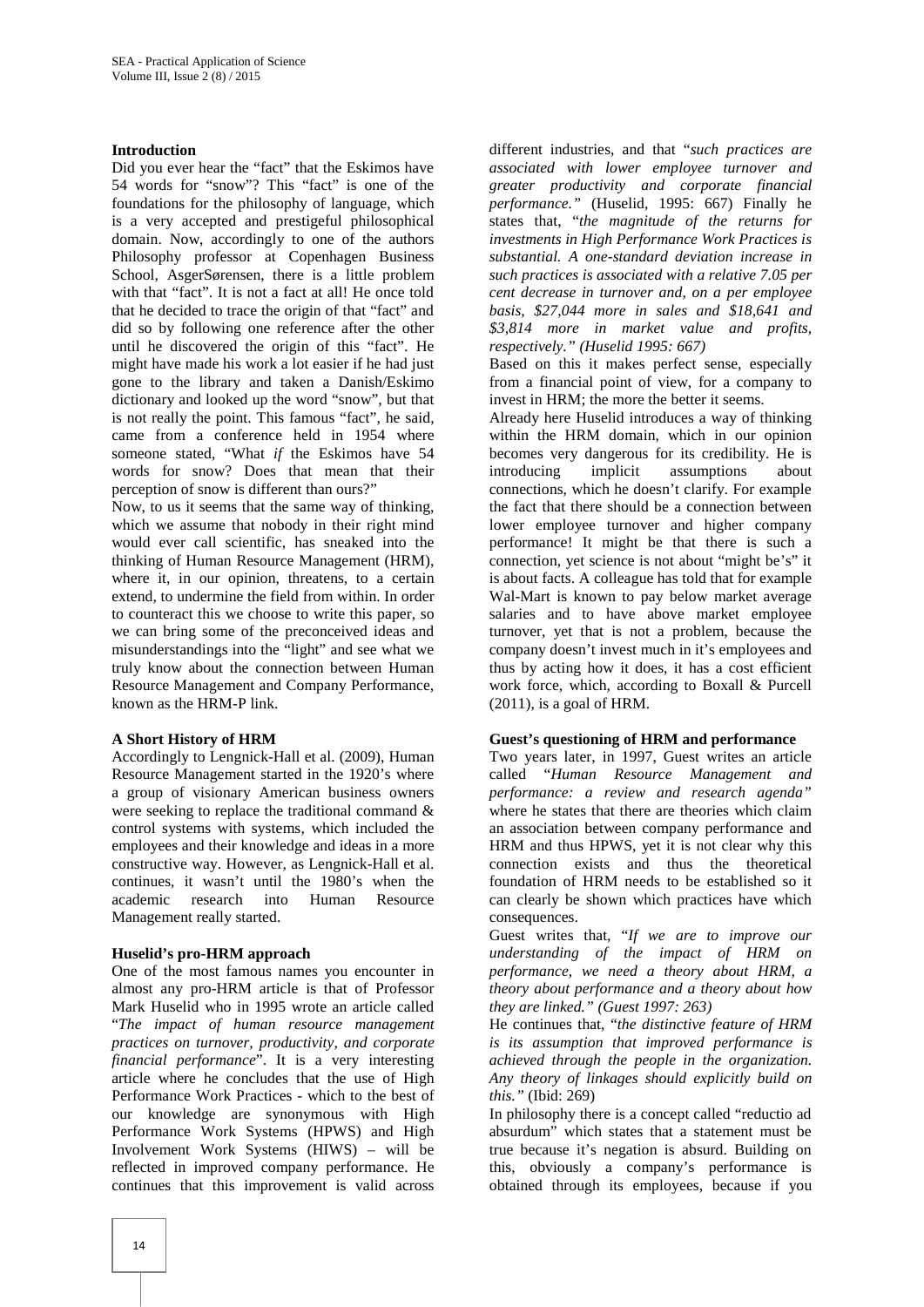remove all the employees there is no performance whatsoever. It is evident that this link, the employees & performance, should be the foundation for any and all HRM theories. If not the HRM field might not bring any value to the company; because what is actually the point of having for example engaged employees, if that doesn't affect the financial outcome of the company?

Guest continues that since not all the theories, which attempt to link HRM and performance are having the same perspective they are only cumulative in a very general sense.

This is a big challenge for HRM, which is yet to be resolved, to find a scientific foundation, which can support the construct of the entire domain, not just individual links between a certain practice and the outcome of that practice. This subject will be discussed in detail in the end of this article.

In the end of his article Guest raises an interesting issue, the fact that there are some companies, which he defines as the "ugly" companies, which had very bad HR practices, yet, which in the same time generated equivalent financial results with other companies in their category.

Thus, logically we may conclude, that a HPWS cannot be the only solution to any HRM problem, and that it becomes necessary to understand all the links between HRM and company performance in order to make a theory explaining them. If not, we are just shooting in the dark.

Then, in 2005, almost a decade after Guest's article, Wright et al. continues the discussion about the HRM-P link in their article called "*The Relationship Between HR Practices and Firm Performance: Examining Causal Order*". In other words, after 20 years of HRM the causal relation between HRM and Company Performance is still not clarified.

The originality of this article is that it questions the previous work with the HRM-P link, due to "*the lack [of] sufficient methodological rigor to demonstrate that the relationship is actually causal …"*. (Wright et al., 2005: 410)

Wright et al. continues by discussing what a causal relationship actually is, based on the philosophy of John Stuart Mill, stating that three criteria needs to be fulfilled in order to infer cause: **co-variation**, **temporal precedence**, and the **exclusion of alternative explanations**.

It is worth explaining these three concepts further, as they (ought) to be the foundation of any scientific theory, including HRM theories.

Co-variation suggests that whenever the cause is present the effect is also present, and further that when the cause is not present the effect isn't present either.

Temporal precedence indicates that the cause must take place in time before the effect.

Finally, the exclusion of alternative explanations suggests that any interference must be ruled out.

These three criteria makes a lot of sense when trying to come up with a scientific theory, yet they might constitute paramount challenge when making a theory where people are involved.More about this later.

Where Wirght et al. truly does HRM a favour is by analysing some of the theories (66 to be exact) stating a HRM-P link based on these three criteria. They came up with a very interesting conclusion. Most of the theories stating that improved HRM, meaning HPWS, lead to improved performance, actually measured the exact opposite! Wright et al. write "*… such designs ask respondents for their firm's* current *HR practices but measure their* past *performance presenting a logical inconsistency for arguing that HR practices cause performance." (*Wright et al., 2005: 412)

Such a research design negates, at least, temporal precedence, and actually only states that company performance leads to larger investments in HR systems. According to the list of studies in the HRM-P link which Wright et al. provides only 3 from 66 tests for reverse causality, meaning if the performance was actually the cause of the HR. Logically one may argue that there seems to be a certain possibility that a company which is doing well financially *also* will invest more in HR, but that doesn't necessary tell anything about the effects of those investments on company performance.

According to Wright et al. (2005: 415) "*The strongest design for actually arguing a causal relationship, the predictive, has been used in only 10 [from the 66] studies.* "Thus we can not, a priori, exclude that there *might* be a HRM-P link, that claim would just have more integrity if the research stating it would actually have a solid scientific foundation.

Wright et al. concludes that "*the literature on the HR performance relationship has (a) universally reported significant relationship between HR and performance, (b) almost exclusively used designs that do not logically allow one to draw causal conclusions, and (c) very seldom actually tested for a reverse causal order.* (Wright et al., 2005: 416)

Hopefully it is clear that our scope is not to prove that there is not any HRM-P link, just that the theories stating such a link, in certain cases, lack a methodological design which enables them to make such a claim.

A study which, as we shall see later, has been misused to indicate a HRM-P link, is that of Fulmer, Gerhart, and Scott (in Wright et al., 2005: 417-418) who examined the 100 Best companies to work for in 1998, and found that these companies "*outperformed their comparison group on most of the dependent variables in 1998"* however they had also done that in the years 1995, 1996, and 1997.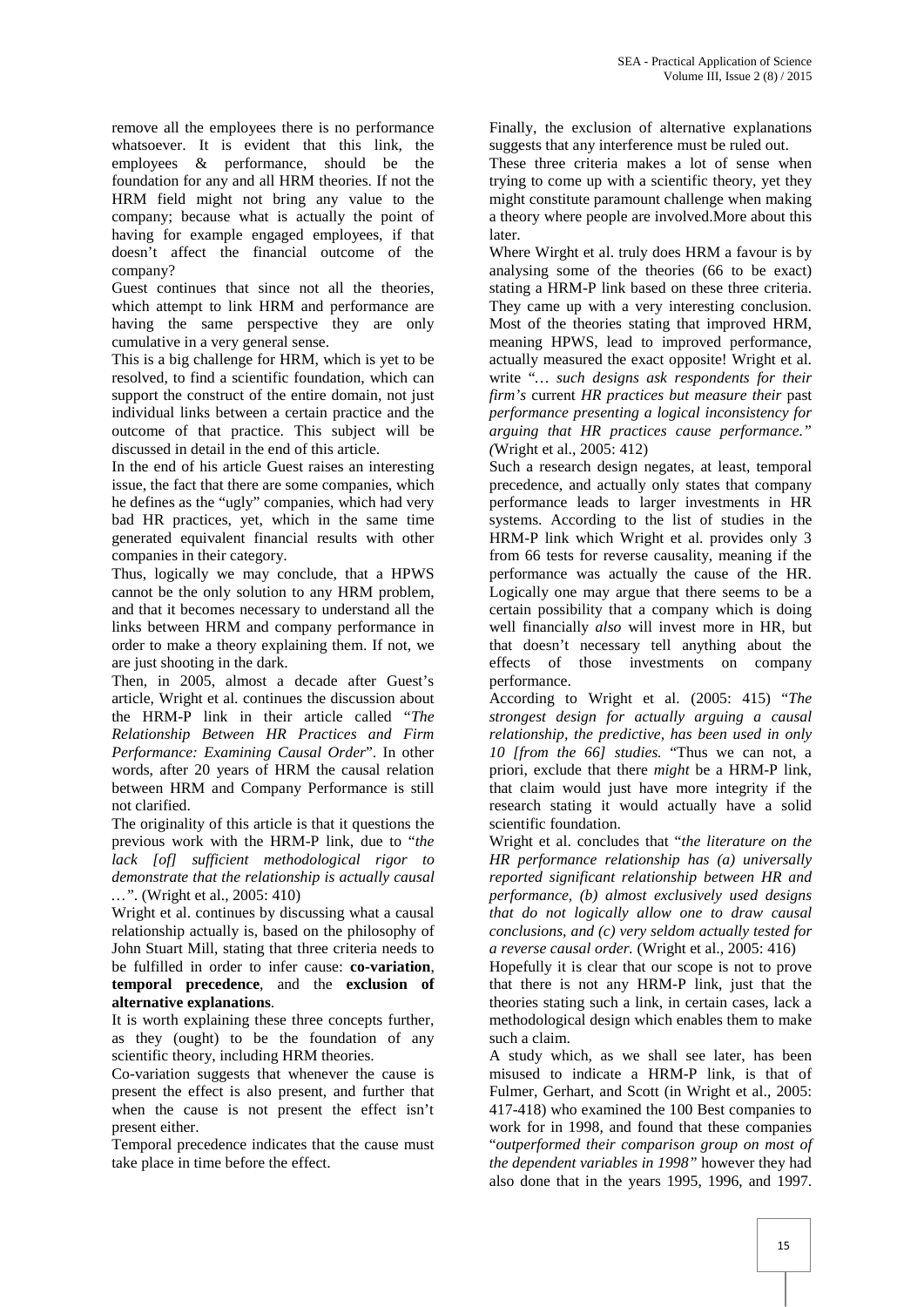Thus it is obvious that investing in these companies were a financially profitably action, yet that was also true before they became noted for their employee climate, thus it can logically be concluded that the employee climate was not the factor leading to their higher performance.

The last element in the deconstruction of the HRM- P link which shall be included in this paper is the article by Fleetwood &Hesketh (2006) called "*HRM-performance research: under-theorized and lacking explanatory power*".

According to Fleetwood &Hesketh the "hope" of the HRM researchers is that if they just collect enough empirical data then suddenly a theory uniting it will occur. According to them, this has not worked out well, and the root cause is that there is no philosophical discussion about the lack of an HRM theory.

There is no reason to go through their argumentation regarding a scientific theory, the interested reader can just refer to their article, or book. Their whole point is – like stated by Wright et al. before them – that there needs to be a solid theoretical foundation for a unified HRM field theory to emerge and that this theory has to be based on the existence of "*event regularities".* (Fleetwood &Hesketh, 2006: 1979) They continue that "*To observe a firm introducing HR practices, while also observing increases in productivity, is not very illuminating; whereas to observe that the introduction of HR practices and increases in productivity occur in regular succession, such that whenever HR practices are introduced, productivity increases, is illuminating."* (Ibid: 1980)

According to them there needs to be developed a theory which explains that  $y = f(x_1...x_n)$ (Ibid: 1908) and not  $y =$  *sometimes*  $f(x_1...x_n)$ . Y being company performance and f(x) being implemented HR practices. It is hard to imagine much disagreement between scientists about this.

The problem, they continue, is that HRM is not a closed system. This seems intuitively correct; as HRM deals with people it is going to be relatively difficult to exclude all other factors, which might influence their performance, than just the implementation of certain HR practices. Although we do dare to come with a suggestion of one possible way of doing this in the end of the article.

Furthermore, they state, HR needs a theory that can give a robust explanation of complex causality, in other words a theory, which gives more than just a one-factor explanation of something, which was observed happening.

Fortunately for anybody who wishes to work with HRM, Fleetwood &Hesketh continue giving indications of a theory, something, which according to them is not even settled in philosophy so far. It has to answer what, how, and why, in other words, it has to describe and predict. Our personal

impression is that most HRM theories we have seen to a certain extend deals with the "what", but both "how" and especially "why" often remain unsolved.

Fleetwood &Hesketh (2006: 1987) ends by saying that "*We believe it is time the HR community stopped implicitly, and uncritically, accepting the 'scientific' approach and the philosophy that underpins it, and started seeking alternatives that might provide theoretical justification and robust explanation about why HR practices might actually improve organizational performance."*

Now, after such a, one might even say "total annihilation" of any underlying HRM theory, we have to admit that a lot of the following HR research actually surprises us. The following research within the HRM-P field seems to ignore the necessity of a unifying theory, and instead start introducing elements as the mediators between HRM and company performance, in some cases even without relating them to performance at all. We shall give two examples of this.

In 2010 Wei et al. publish the article "*High- Performance HR practices and OCB: a cross-level investigation of a causal path."* They start by arguing that "*we believe that organizational effectiveness is composed of individual representation, careful examination of the mediating factors at the individual level will make meaningful contributions to further understand the black box of the HR practices effectiveness linkage."* (Wei et al., 2010: 1632) We have already logically concluded that there is a connection between the employees and the performance; without any employees no performance. And logically it might be that the different HR systems, including HPWS, are mediated by something, for example culture, or OCB, or whatever, yet all the connections need to be clarified, especially the ones connecting, in this case, OCB with performance, not just the ones connecting HPWS with OCB.

Briefly told Wei et al.'s conclusions are that HPWS lead to better psychological climate, job satisfaction, and OCB. Yet they don't in any way discuss how these elements link with company performance. Is it an underlying implicit premise for them that people, who work in a nice psychological climate, are happy with their job, and act like organizational citizens also are better performers? Possibly, yet that contradicts what Guest wrote about "ugly" companies. They base their research on, amongst others, Allen and Rush, 1998, who's research is about OCB and performance judgements, meaning how peoples performance is judged based on their display of OCB. Thus there seems to be no evidence that there is a link between OCB and company performance, or even individual performance.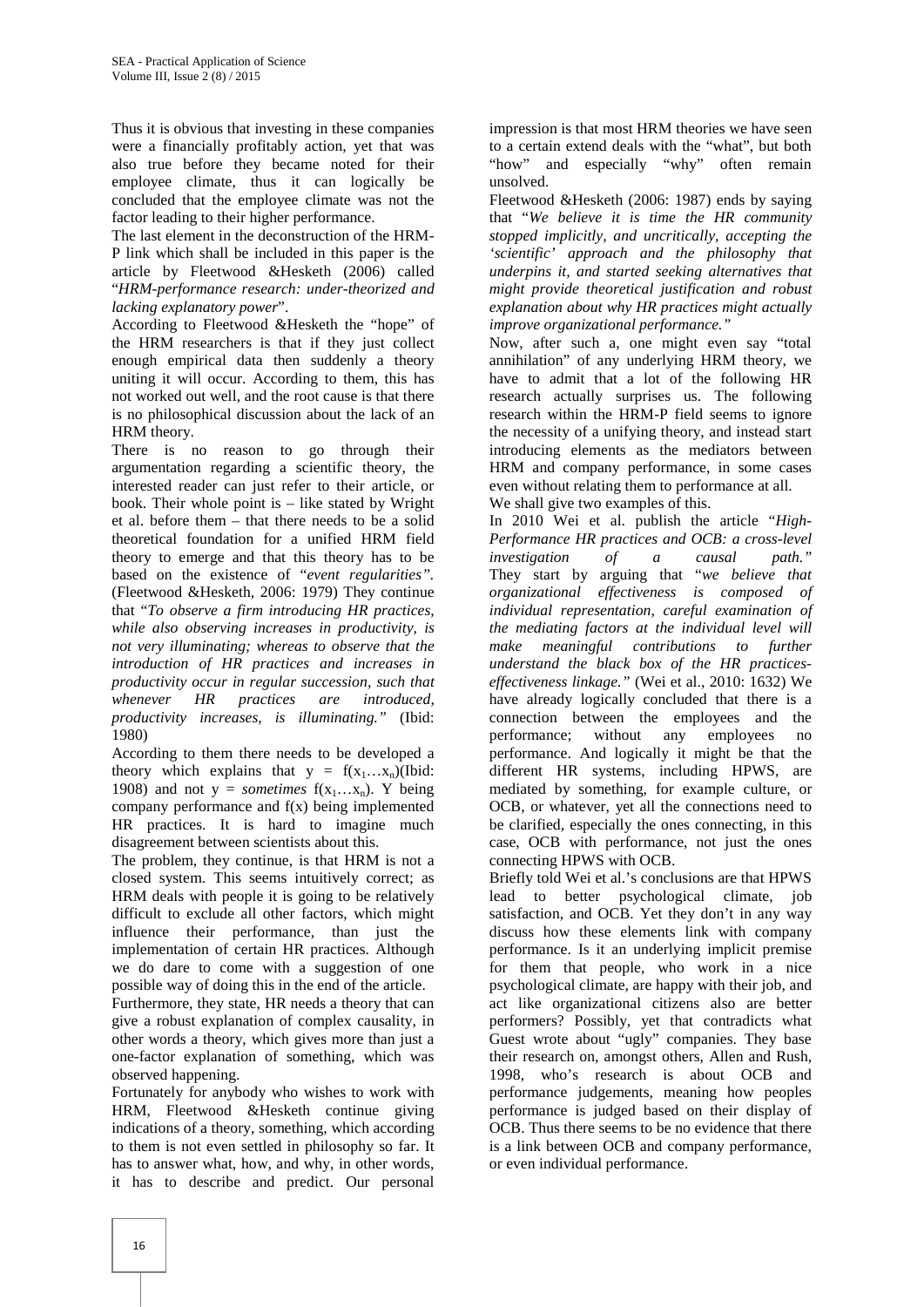Wei et al. also based their research on that of Mossholder, Settoon&Henagan 2005, who examined the relation between OCB and employee turnover. In order to draw a conclusion between any possible connection between a low employee turnover and company performance it is needed to establish *if* the highest performing companies have a lower turnover, once again Guest's reference to "ugly" companies seems to counter argue that connection.

The second and last example which we shall include in this paper is the article "*Promoting effective psychological contracts through leadership: The missing link between HR strategy and performance*" by McDermott, Conway, Rousseau, & Flood. Their underlying argument is that "*When managers' styles are out of sync with HR strategy, this mismatch can lead to poorer performance through ineffective and unfulfilled psychological contracts with* (McDermott et al. 2013: 289)

Their underlying premise, that HR leads to company performance is based on Huselid's (1995) research, "*which demonstrated the link between adopting SHRM practices and higher firm performance."* (McDermott et al., 2013: 291) Huselid did not demonstrate that. All Huselid showed was that the companies, which invested in HPWS, *in average* had an increase in performance, but his research did not, as we have already discussed, show if this happened to be due to reverse causality or other factors, as Wright et al. have pointed out.

McDermont et al. continue that, "*a connection* [between HPWS and company performance] *clearly exists."* We hope that it has become clear through this paper that this connection does not necessarily "*clearly"* exist, and that most of the research done trying to clarify it, is not performed in a way which lets us conclude if it is HPWS which causes company performance, or company performance which causes the investment in HPWS.

The line of thought in McDermott et al.'s article is very clear and straightforward. The managers, influences by the HR practices of the company, create a psychological contract with the employees, which then transforms into individual contribution. Logically though one may ask if company performance is just the outcome of individual contribution? Can it not be imagined that a person is contributing with a lot, just that those contributions are not integrated in the mission of the company, and thus not supporting the overall company performance? For example doBoswell et al. (2006: 500) state that in order "*to translate strategic goals into tangible results, employees must not only understand the organization's strategy, but must also accurately appreciate the actions aligned with realizing that strategy."*

Thus it can logically be concluded, that an individuals contribution is not enough to generate company performance in itself, it must also be aligned with the overall strategy of the company.

## **Rounding up**

We hope that it has become clear that we are in no way doubting the importance of HR systems in order to generate company performance; as we have already shown, it follows logically that without any employees a company will not have any performance either. The point has been to show that (1) there is a need for an underlying HR theory, and (2) that at least some of the literature suggesting a connection between HR practices and company performance is based on underlying premises (which might be correct, but in that case need to be clarified further) of a connection between certain behaviours of the employees and company performance.

**A possible solution for an underlying HR theory** We are not deconstructionists, although so far it might have seemed like that. We truly believe in a glorious future of HR and thus take the liberty of giving a suggestion of a theory, which might one day be applied within HR.

HRM is, per definition, involving human beings. In the English grammar the word to the left defines the word to the right, and thus, taking the concept from behind we can say that it is the *management* of *resources*, which happen to be *human*. Now, what is a human being? According to Aristotle it is the only animal, which walks on two legs and doesn't have feathers. More poetically Foucault expressed it as nothing but a drawing in the sand on the beach. According to Quantum Physics there are four forces governing everything in this universe; Gravity, the Strong, and the Weak Nuclear force, and Electromagnetism. Stephen Hawking (2010: 133) writes that, "*Electromagnetic forces are responsible for all of chemistry and biology*." Building on this we can say that since the human being is a biological being, which we assume that nobody disagrees with, then it must have an electromagnetic background. The interesting thing with electromagnetism is that we can measure it objectively; like the battery on the Mac indicating that there are 99% battery left.

Would it be possible to make a unified HRM theory based on the principle of electromagnetism? The research of for example Hunt (1996), Motoyama (1978), and Torp, Marosy&Purcarea (2014) indicates this.

## **References**

[1] Allen TD, & Rush MC, 1998. *The Effects of Organizational Citizenship Behavior on Performance Judgments: A Field Study and a*